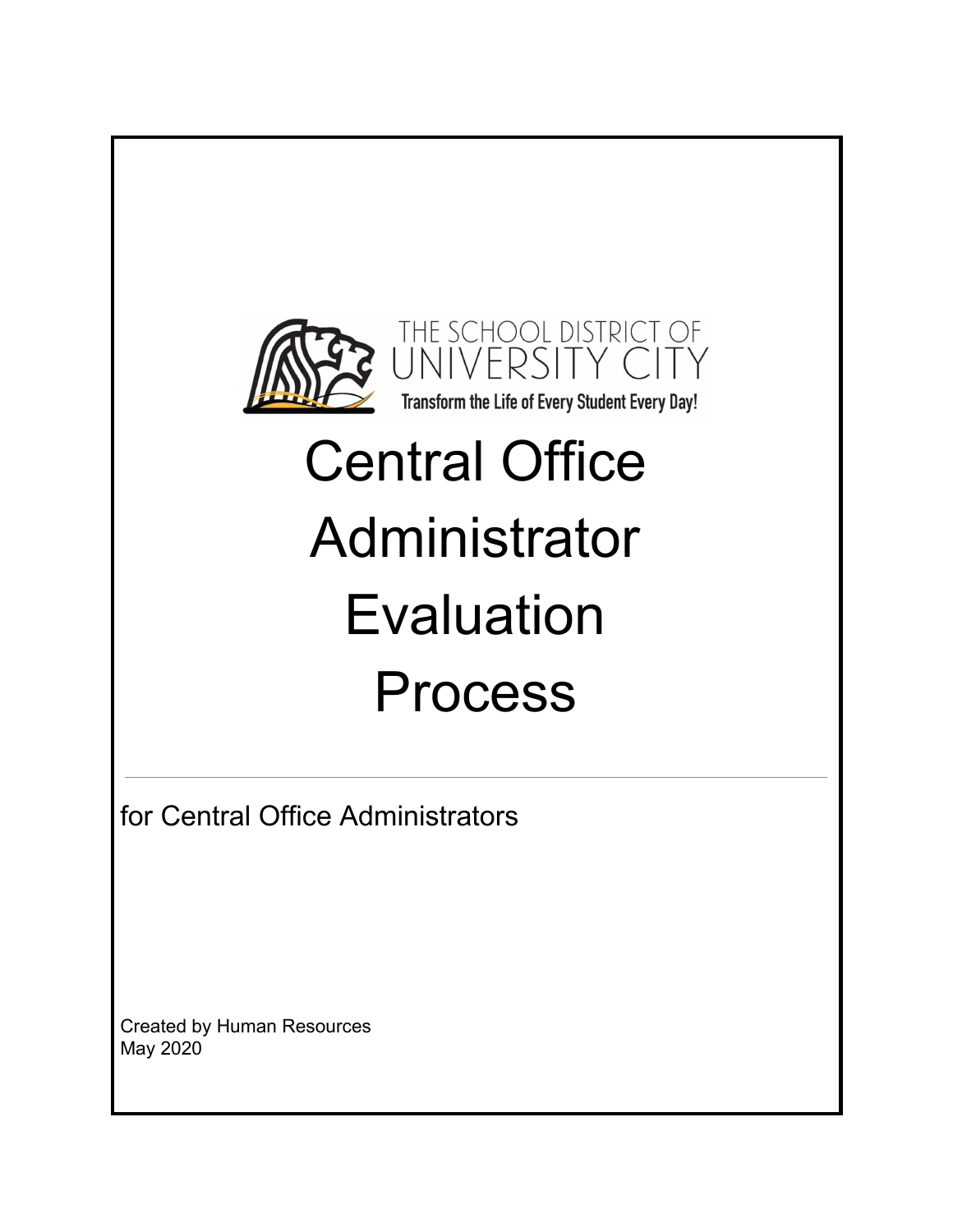# **Introduction**

In The School District of University City, central office administrators are an essential part of the district's efforts to achieve our mission: *"Transform the life of every student every day."*

## **The District's broad leadership goals are to:**

- Articulate a clear instructional and cultural vision for the District: Learning Reimagined
- Create a cultural ecosystem that encourages the instructional vision to flourish
- Build the leadership capacity to accomplish this transformation
- Develop and support the teaching capacity to accomplish this vision

#### **Administrator Performance Management Philosophy**

The purpose of a performance based evaluation is to give feedback to employees and assist with the movement toward the goals of the District. Evaluations provide opportunities for development through communication. A focus on individual talents and strengths is encouraged for growth and development as a leader to occur. All of the aforementioned must be done while adhering to the requirements of the domains of job responsibilities and functional areas of leadership.

The purpose of performance evaluation is to:

- Identify strengths and opportunities for growth of each administrator being evaluated
- Provide data for the development of a professional growth plan (if needed)
- Determine successful fulfillment of job description criteria
- Ensure that employees are on task and are moving toward the District's goals and departmental goals
- Ensure that all efforts are designed to yield a positive impact on student outcomes

#### **Performance Management**

An administrator in The School District of University City is one who:

- Directs, supervises, or manages a key functional area or activity
- Supervises the work of others in the central office or in respective school buildings

The administrator performs in four key functional areas of leadership including:

- Instructional Leadership
	- $\circ$  the means by which the individual uses their leadership to influence the district's instructional program
- Organizational Leadership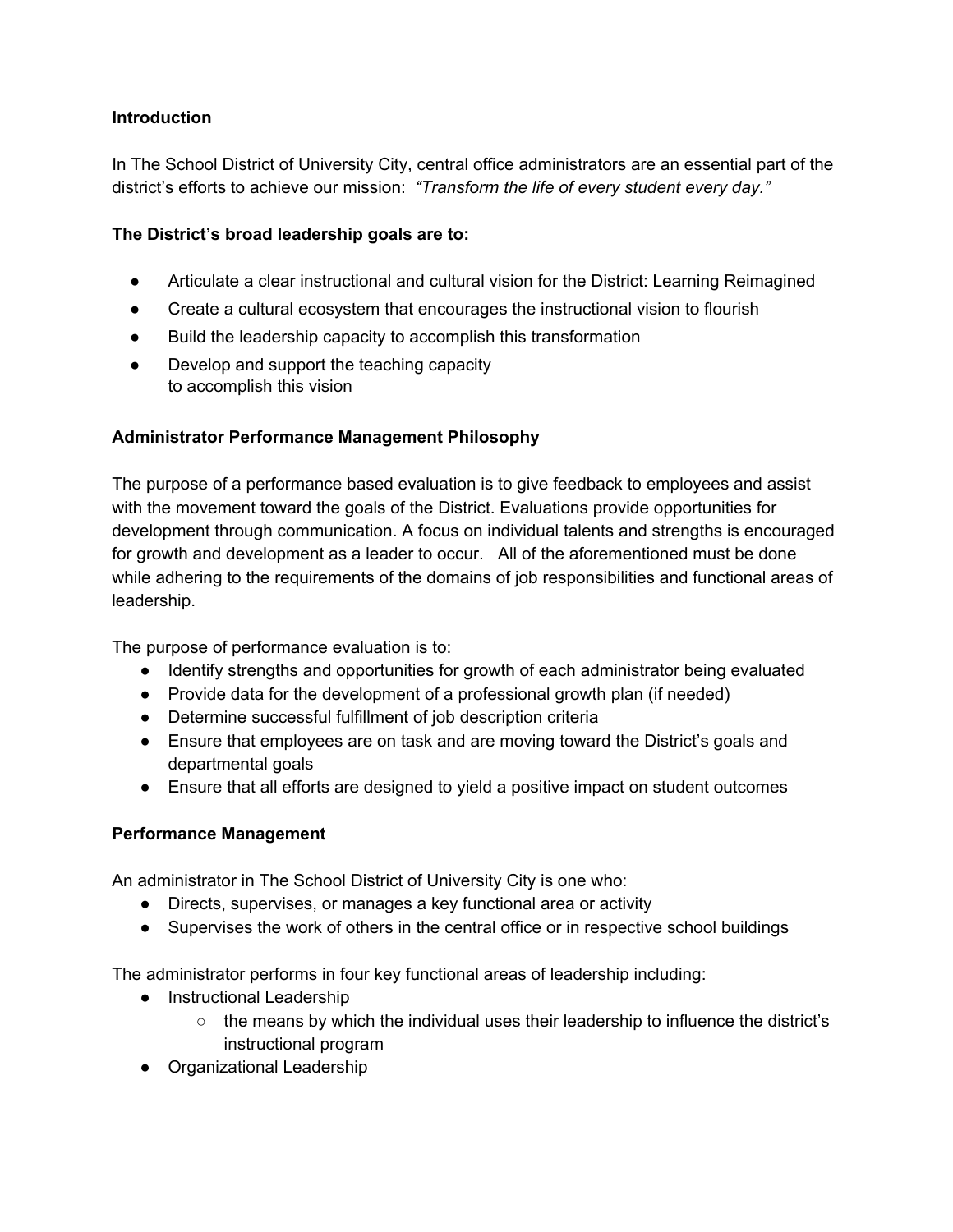- the means by which the individual uses their leadership to influence the operational success of the district as a whole
- Managerial Leadership
	- $\circ$  the means by which the individual uses their leadership to ensure that the district functions effectively and efficiently
- Ethical Leadership
	- $\circ$  the means by which the individual uses their leadership to display trustworthiness, integrity, respectfulness, dignity, and fairness

#### **The Performance Management Process**

The Performance Management Process is designed to evaluate the administrator's demonstrated leadership in the position, performance towards the key functional areas of leadership as well as growth and development made in professional goals. The Performance Management Process involves three major steps or activities:

- 1. Goal Setting
- 2. Mid Year Goal Status Update and Progress Conference
- 3. Self-Assessment and Summative Evaluation

# *Step 1-Goal Setting*

The administrator should schedule a goal-setting meeting with their immediate supervisor by September 30th. The purpose of this meeting is for both parties to agree on a set of performance growth goals for the new evaluation cycle. The most important requirement of this process is that the Performance Growth Goals are reflective of the mission, vision and goals of the District while encompassing the key functional areas of leadership.

The Goal [Setting](https://drive.google.com/file/d/13RAJRGSF95_36pIDmjmLu7wdOOufzAdh/view?usp=sharing) form should be completed in mid to late summer approaching the start of the new academic school year. Step 1 is due by September 30th.

NOTE: The supervisor's role throughout the Performance Management Process is to support the growth efforts. This can be done by holding periodic progress meetings that will monitor progress, identify barriers to progress, provide space to make adjustments to the plan and further establish the importance of performance growth as a job expectation.

# *Step 2-Mid Year Goal Status Update and Progress Conference*

This important conference with the administrator and their supervisor is to examine progress toward meeting performance goals, to determine the pace of progress, and to provide the supervisor with information that may relate to progress on district-wide goals and priorities. The administrator should retain artifacts of the work being done and utilize them in the conference to support points. This conference should reflect how well the administrator is contributing to the overall plan for district improvement.